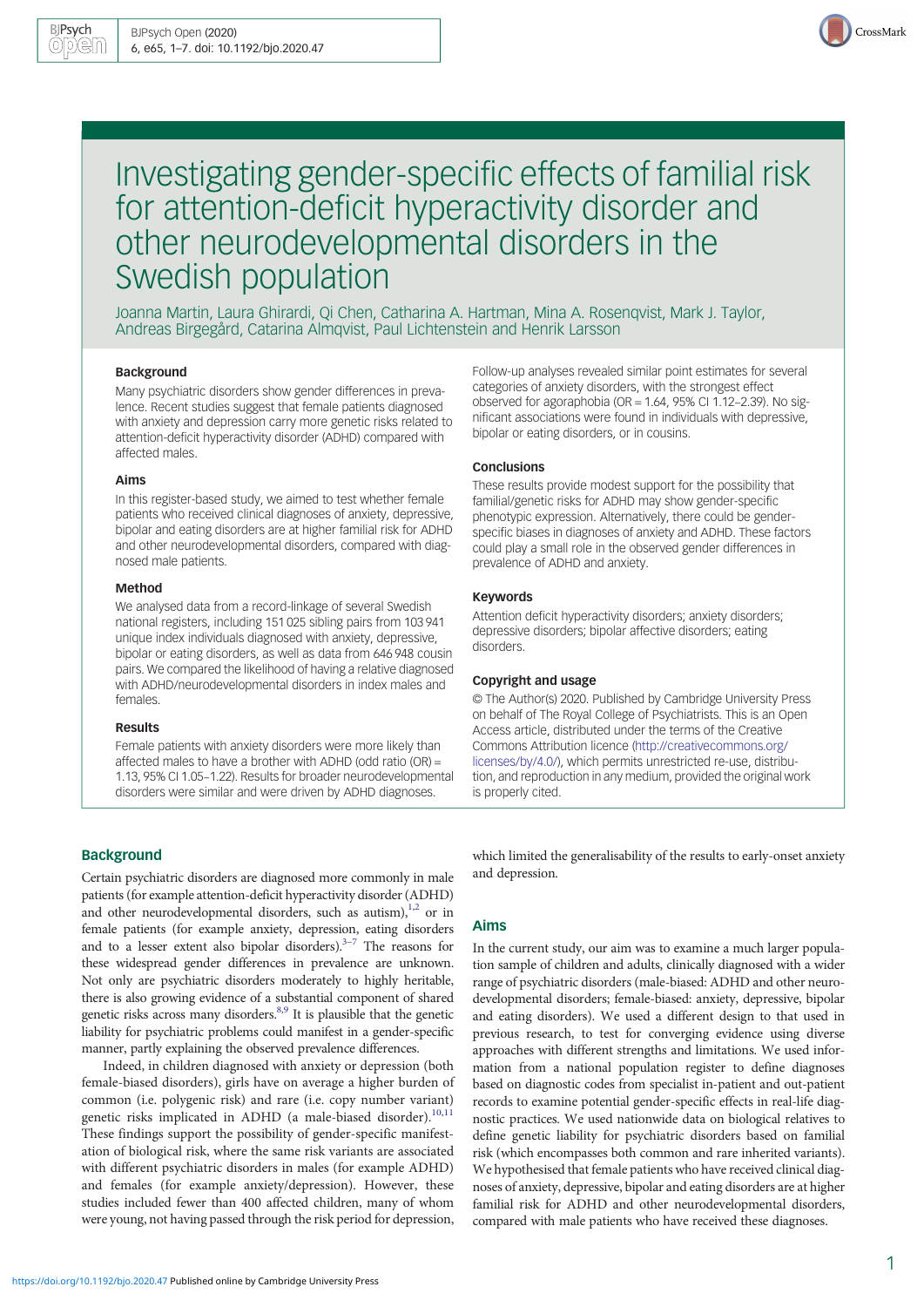# Method

# Cohort and variable definition

We used a data linkage of several Swedish registers based on each individual's personal identification number.<sup>[12](#page-6-0)</sup> The linkage was approved by the regional ethics review board in Stockholm, Sweden. The requirement for informed consent was waived because the study was register based and individuals were not personally identifiable. We used information from the Medical Birth Register,<sup>[13](#page-6-0)</sup> Total Population Register,<sup>[14](#page-6-0)</sup> National Patient Register (NPR),<sup>[15](#page-6-0)</sup> Multi-Generation Register<sup>[16](#page-6-0)</sup> and Cause of Death Register.[17](#page-6-0) We identified all individuals who were living in Sweden and were born between 1964 and 2008, and had received an ICD-10 diagnosis in any of the four categories of psychiatric disorders of interest (i.e. anxiety, depressive, bipolar or eating disor-ders)<sup>[18](#page-6-0)</sup> between 1997 and 2013. These dates were selected as the NPR was launched in 1964, the ICD-10 was in use from 1997 and follow-up was until the end of 2013, meaning all index individuals were at least 5 years old. To control for changing diagnostic practices over time, we only considered diagnoses based on ICD-10 and not previous versions of the ICD for the four diagnostic categories of interest. Thus, index patients were identified based on available information from 1997 to 2013, when they were aged between 5 and 49 years old.

We retained only index individuals with both known biological parents linked in the Multi-Generation Register and at least one full sibling (excluding twins) or first cousin born between 1987 and 2008. These dates were selected to capture all relatives who would have been children during the usage of the ICD-9  $(1987-1997)^{19}$  $(1987-1997)^{19}$  $(1987-1997)^{19}$ and the ICD-10 (1997 onwards) in Sweden and would be at least 5 years old by the end of the available follow-up period. Full siblings were identified based on having the same biological parents but not being born in the same month. First cousins were identified based on having the same maternal or paternal biological grandparents but not the same parents.

Data on clinical diagnoses were obtained from the Swedish NPR, which contains information on in-patient psychiatric care (1987–2013) and specialist out-patient consultations with doctors (2001–2013). It includes specialist diagnoses according to ICD-9 and ICD-10, with ongoing updates and validation of the NPR.<sup>15</sup> The majority of the diagnoses were obtained from only out-patient consultations (77%) or a combination of in- and out-patient information (93.5%). To improve identification of individuals diagnosed with eating disorders without recorded diagnoses in the NPR, diagnoses were also obtained from the Cause of Death Register (based on ICD-10 codes) and the treatment quality registers (based on DSM-IV criteria)<sup>[20](#page-6-0)</sup>. See Table 1 for diagnostic definitions.

For primary analyses, specific diagnoses for female-biased psychiatric disorders were collapsed into four binary variables: any anxiety disorder, any major depressive disorder (MDD), any bipolar disorder and any eating disorder. This was deemed justifiable given the ICD groupings, as well as evidence of diagnostic fluidity, comorbidity and shared genetic influences across diagnostic subtypes.<sup>[3,21](#page-6-0)-[24](#page-6-0)</sup> Given that the typical onset of these disorders is in mid-childhood/early adolescence, we excluded index individuals who only received diagnoses at a very young age and never again (anxiety disorder: age <5 years; MDD/bipolar disorders: age <10 years; eating disorders: age <8 years). Using these cut-offs,  $n = 575$ unique index individuals were excluded from sibling-pair analyses and  $n = 507$  from cousin-pair analyses. We also defined variables for age at first recorded diagnosis for each disorder category.

Information on presence of ADHD and neurodevelopmental disorders was also obtained from the NPR for both index individuals and their relatives (i.e. siblings and cousins). A broader group of neurodevelopmental disorders was defined as presence of one or more of the following disorders: ADHD, autism spectrum disorder, motor disorders, tic disorders, intellectual disability, communication disorders, specific intellectual disorders and dyslexia. Both ICD-9 and ICD-10 codes were used (see Table 1) to decrease the false negative rate of exposure to familial risk in index individuals. Binary variables were derived for ADHD and for 'any neurodevelopmental disorder'. Any individuals who received diagnoses of ADHD/neurodevelopmental disorders only prior to age 1 and never again were assumed to not have ADHD/neurodevelopmental disorders.

# Data analyses

Logistic regression analyses were used to test for an association between familial risk of ADHD/neurodevelopmental disorders and the gender of index individuals diagnosed with anxiety disorders, MDD, bipolar disorders or eating disorders. The exposures were presence of diagnosed: (a) ADHD or (b) any neurodevelopmental disorders, in the sibling (coded as absent, 0 and present, 1) and the dependent variable was the gender of the diagnosed individual (coded as male, 0 and female, 1). All analyses were stratified by the gender of the sibling, to prevent confounding from potential gender-specific diagnostic biases in relatives. These primary analyses were adjusted for multiple testing using a stringent Bonferroni correction (0.05/16 tests); the main results are evaluated against a threshold of  $P < 0.0031$ .

As the data included non-independent observations, a sandwich estimator was used to cluster the observations by family and derive robust standard errors. The following covariates were included in analyses: birth year of the index individual, birth year of the relative,

| Descriptive summary of diagnostic categories<br>Table 1                                                                                                                            |                                                                                                                                                                                                   |                                                                                                       |                                  |  |  |  |  |  |
|------------------------------------------------------------------------------------------------------------------------------------------------------------------------------------|---------------------------------------------------------------------------------------------------------------------------------------------------------------------------------------------------|-------------------------------------------------------------------------------------------------------|----------------------------------|--|--|--|--|--|
| Diagnostic category                                                                                                                                                                | <b>Details</b>                                                                                                                                                                                    | ICD codes <sup>a</sup>                                                                                | <b>Exclusion criteria</b>        |  |  |  |  |  |
| Anxiety disorders                                                                                                                                                                  | Social anxiety, phobias, generalised anxiety, panic disorders,<br>separation anxiety, other childhood-onset anxiety disorders                                                                     | F40, F41, F93                                                                                         | Only diagnosed<br>age <5 years   |  |  |  |  |  |
| Major depressive disorders                                                                                                                                                         | Single and recurrent major depressive disorders                                                                                                                                                   | F32, F33, F34                                                                                         | Only diagnosed<br>age <10 years  |  |  |  |  |  |
| Bipolar disorders                                                                                                                                                                  | Mania, bipolar affective disorder                                                                                                                                                                 | F30, F31                                                                                              | Only diagnosed<br>age <10 years  |  |  |  |  |  |
| Eating disorders                                                                                                                                                                   | Anorexia nervosa, bulimia nervosa, unspecified eating disorder                                                                                                                                    | F50.0-F50.3, F50.9                                                                                    | Only diagnosed<br>age <8 years   |  |  |  |  |  |
| Attention-deficit<br>hyperactivity disorder                                                                                                                                        | Hyperkinetic disorder                                                                                                                                                                             | 314/F90                                                                                               | Only diagnosed<br>$age < 1$ year |  |  |  |  |  |
| Neurodevelopmental<br>disorders                                                                                                                                                    | Attention-deficit hyperactivity disorder, autism spectrum disorder,<br>motor disorders, tic disorders, intellectual disability,<br>communication disorders, specific learning disorders, dyslexia | 314/F90; 299/F84; 315E, 307D/F82,<br>F984; 307C/F95; 317-319/F70-F79;<br>315D/F80; 315A/F81; 315B/R48 | Only diagnosed<br>$age < 1$ year |  |  |  |  |  |
| a. ICD-10, except for ADHD/neurodevelopmental disorders where both ICD-9 and ICD-10 were used, and except eating disorders where DSM-IV was also used (see main text for details). |                                                                                                                                                                                                   |                                                                                                       |                                  |  |  |  |  |  |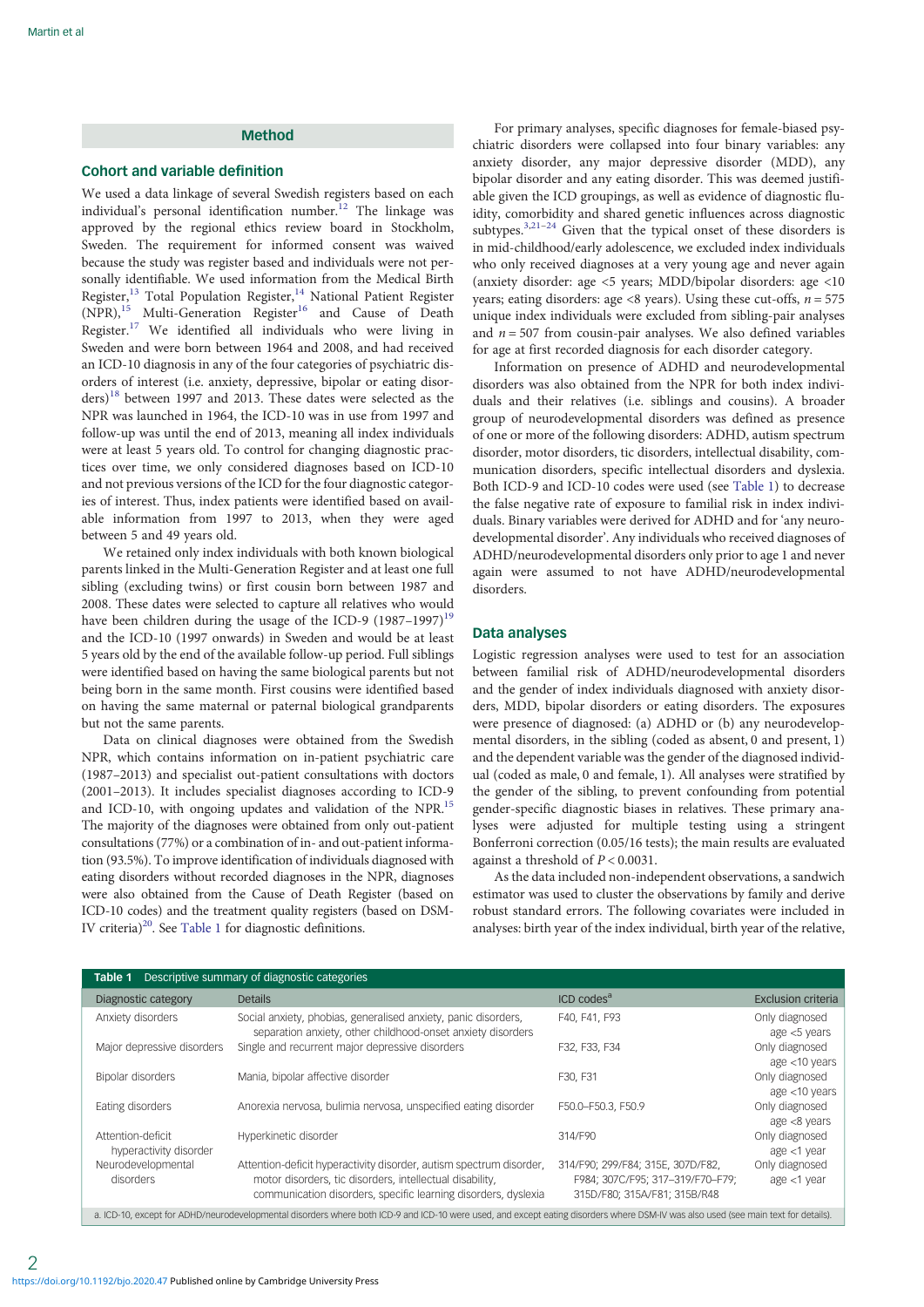<span id="page-2-0"></span>age at first diagnosis of the disorder of interest (anxiety disorders, MDD, bipolar or eating disorders) in the index individual, and presence of comorbid ADHD/neurodevelopmental disorders (depending on the exposure) in the index individual. All analyses were run using Stata version 15.1.

## Secondary analyses

Follow-up analyses were used to determine whether results for the broader group of neurodevelopmental disorders differed when ADHD was not considered as part of this broad group. Next, we stratified the index individuals based on presence of comorbid ADHD, to determine whether the results differed in individuals with comorbid diagnoses (who may have a more complex clinical presentation and different genetic liability), compared with those without comorbid ADHD.

For significant primary associations, follow-up analyses tested whether any specific ICD diagnostic codes were driving observed association signals.

To test whether the degree of familial relatedness had an impact on the results, we analysed observations from cousin pairs. Full siblings share on average 50% of their genomes whereas first cousins share 12.5% of their genomes and siblings share a greater degree of their environmental exposures than cousins do, so familial effects are expected to be stronger in siblings.

# Sensitivity analyses

Several sensitivity analyses were conducted. First, we used more stringent diagnostic definitions to exclude index individuals with only one recorded diagnosis within each category (anxiety disorders, MDD, bipolar and eating disorders). ADHD diagnoses were also only considered as present if they were diagnosed at least twice. This allowed us to investigate whether diagnostic uncertainty could explain the observed results. Second, we excluded all individuals who were aged <18 years at the end of the follow-up period (i.e. those born in 1996 or later) to ensure that all individuals had lived through the main risk period of getting diagnosed with ADHD. Third, the analyses were repeated including only siblings who were born in Sweden and still living there by the end of the follow-up period (end of 2013). Observations from siblings who had migrated or died were excluded. This was done to account for possible uncertainty and missing information during the available follow-up period. See supplementary Table 1 available at [https://](https://doi.org/10.1192/bjo.2020.47) [doi.org/10.1192/bjo.2020.47](https://doi.org/10.1192/bjo.2020.47) for details of sample sizes after applying these exclusions.

## Results

The primary cohort included a total of 103 941 (64.3% female) unique index individuals who were affected with at least one of the female-biased psychiatric disorders of interest and had at least one full sibling; each sibling pair was treated as one observation, yielding 151 025 sibling pairs. For the analyses of cousin pairs, the total sample consisted of 646 948 cousin-pair observations from

171 247 unique index individuals (63.4% female; supplementary Table 1).

As expected, there were more females in the primary cohort for each of the diagnostic categories (Table 2), with a female:male ratio between 1.71 (anxiety disorders) to 13.54 (eating disorders), with a similar pattern in the set of index individuals in the analysis of cousins (supplementary Table 1). Although males were on average older when they were diagnosed with any anxiety disorder or MDD, this difference was very small (Table 2). Females were on average older when they were diagnosed with any eating disorders. Age at first diagnosis was included as a covariate in further analyses.

The four diagnostic categories were frequently comorbid, with 30.9% of the participants receiving a diagnosis from multiple categories throughout the follow-up period; see supplementary Table 2. Female patients were more likely to have multiple diagnoses than male patients (odds ratio  $OR = 1.65$ , 95% CI 1.60-1.69). The most common pair of comorbid conditions were anxiety disorders and MDD, in both genders.

### Primary analyses

[Table 3](#page-3-0) shows the results of the association analyses between the gender of the diagnosed index individual and presence of a sibling diagnosed with ADHD or broader neurodevelopmental disorders. In individuals diagnosed with anxiety disorders, female patients were more likely than the male patients to have a brother diagnosed with ADHD (OR =  $1.13$ , 95% CI 1.05-1.22) or neurodevelopmental disorders ( $OR = 1.12$ ,  $95\%$  CI 1.05-1.19). The point estimates for these comparisons were a little lower and non-significant after multiple testing correction in the analyses of sisters (ADHD: OR = 1.06, , 95% CI 0.96–1.16; neurodevelopmental disorders:  $OR = 1.09$ , 95% CI 1.01-1.18). Although the point estimates were elevated for the analysis of brothers of individuals with bipolar disorders (ADHD: OR = 1.13, 95% CI 0.94–1.40; neurodevelopmental disorders:  $OR = 1.11$ , 95% CI 0.92-1.33) and sisters of individuals with eating disorders (ADHD: OR = 1.39, 95% CI 0.92–2.10; neurodevelopmental disorders: OR = 1.33, 95% CI 0.94–1.89), these confidence intervals overlapped with 1. Thus, there were no significant associations in index individuals with MDD, bipolar disorders or eating disorders; see [Table 3](#page-3-0) for details.

## Secondary analyses

When the main analyses were repeated for exposure to risk of broad neurodevelopmental disorders not including ADHD, the effect sizes decreased, the confidence intervals increased and there were no associations for any of the diagnostic categories (supplementary Table 3). Thus, all further analyses focused on just ADHD diagnosis as the exposure.

Stratifying the index individuals based on presence of comorbid ADHD yielded significant associations between having a brother with ADHD and female anxiety in those with comorbid ADHD  $(n = 7327, OR = 1.20, 95\% CI 1.05-1.37), P = 0.0066$ , with a smaller, non-significant effect in those without comorbid ADHD

| Gender-specific sample sizes and ages at first diagnosis in the sibling analyses<br>Table 2 |                                       |              |                    |                                        |              |                     |          |  |
|---------------------------------------------------------------------------------------------|---------------------------------------|--------------|--------------------|----------------------------------------|--------------|---------------------|----------|--|
|                                                                                             | Sample of unique index<br>individuals |              |                    | Age at first diagnosis,<br>mean (s.d.) |              |                     |          |  |
| Diagnostic category                                                                         | Females                               | <b>Males</b> | Female: male ratio | Females                                | <b>Males</b> | OR (95% CIS)        | P        |  |
| Anxiety disorders                                                                           | 38 160                                | 22,260       | 1.71               | 20.1(5.1)                              | 20.2(5.7)    | $0.99(0.99 - 1.00)$ | < 0.0001 |  |
| Major depressive disorders                                                                  | 36439                                 | 21 2 21      | 1.72               | 20.2(4.8)                              | 20.6(5.1)    | $0.98(0.98 - 0.98)$ | < 0.0001 |  |
| Bipolar disorders                                                                           | 4899                                  | 2365         | 2.07               | 22.2(4.8)                              | 22.4(5.6)    | $0.99(0.98 - 1.00)$ | 0.13     |  |
| Eating disorders                                                                            | 15584                                 | 1151         | 13.54              | 18.0(3.9)                              | 16.5(4.5)    | $1.12(1.09 - 1.15)$ | < 0.0001 |  |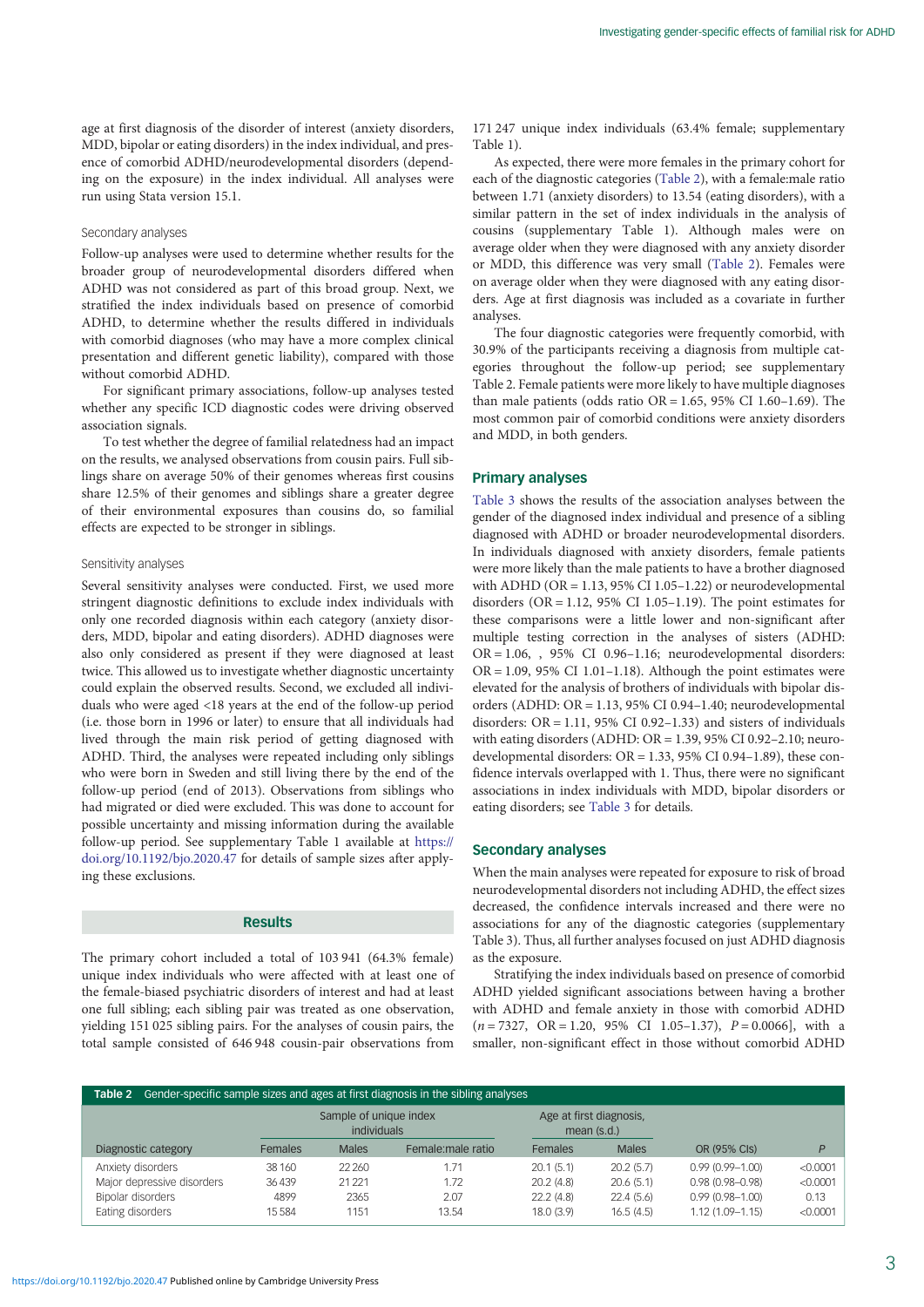<span id="page-3-0"></span>

| Results of the association between exposure to sibling with attention-deficit hyperactivity disorder (ADHD)/neurodevelopmental disorders and<br>Table 3<br>gender of index individual, stratified by sibling gender <sup>a</sup>                                                                                                     |                |             |                 |        |                              |                 |         |  |
|--------------------------------------------------------------------------------------------------------------------------------------------------------------------------------------------------------------------------------------------------------------------------------------------------------------------------------------|----------------|-------------|-----------------|--------|------------------------------|-----------------|---------|--|
|                                                                                                                                                                                                                                                                                                                                      |                | <b>ADHD</b> |                 |        | Neurodevelopmental disorders |                 |         |  |
| Diagnostic category, sibling gender                                                                                                                                                                                                                                                                                                  | n <sup>b</sup> | <b>OR</b>   | (95% CI)        | P      | <b>OR</b>                    | (95% CI)        | P       |  |
| Anxiety disorders                                                                                                                                                                                                                                                                                                                    |                |             |                 |        |                              |                 |         |  |
| Male                                                                                                                                                                                                                                                                                                                                 | 44 871         | 1.13        | $(1.05 - 1.22)$ | 0.0017 | 1.12                         | $(1.05 - 1.19)$ | 0.00053 |  |
| Female                                                                                                                                                                                                                                                                                                                               | 42704          | 1.06        | $(0.96 - 1.16)$ | 0.23   | 1.09                         | $(1.01 - 1.18)$ | 0.023   |  |
| Major depressive disorders                                                                                                                                                                                                                                                                                                           |                |             |                 |        |                              |                 |         |  |
| Male                                                                                                                                                                                                                                                                                                                                 | 43 165         | 1.00        | $(0.93 - 1.08)$ | 0.98   | 0.99                         | $(0.93 - 1.05)$ | 0.72    |  |
| Female                                                                                                                                                                                                                                                                                                                               | 40673          | 1.03        | $(0.94 - 1.13)$ | 0.55   | 1.08                         | $(1.00 - 1.17)$ | 0.05    |  |
| Bipolar disorders                                                                                                                                                                                                                                                                                                                    |                |             |                 |        |                              |                 |         |  |
| Male                                                                                                                                                                                                                                                                                                                                 | 5341           | 1.13        | $(0.91 - 1.40)$ | 0.28   | 1.11                         | $(0.92 - 1.33)$ | 0.28    |  |
| Female                                                                                                                                                                                                                                                                                                                               | 5043           | 1.08        | $(0.84 - 1.39)$ | 0.53   | 1.07                         | $(0.87 - 1.32)$ | 0.51    |  |
| Eating disorders                                                                                                                                                                                                                                                                                                                     |                |             |                 |        |                              |                 |         |  |
| Male                                                                                                                                                                                                                                                                                                                                 | 12 1 24        | 0.90        | $(0.66 - 1.23)$ | 0.52   | 0.85                         | $(0.66 - 1.09)$ | 0.19    |  |
| Female                                                                                                                                                                                                                                                                                                                               | 11579          | 1.39        | $(0.92 - 2.10)$ | 0.12   | 1.33                         | $(0.94 - 1.89)$ | 0.11    |  |
| a. Gender of the index individual is coded as male, 0 and female, 1. All estimates are obtained from models adjusted for covariates, as described in text. Bonferroni corrected P-value<br>threshold: $P < 0.0031$ . Results that are significant at this threshold are in bold.<br>b. Includes all sibling-index pair observations. |                |             |                 |        |                              |                 |         |  |

 $(n = 37544, \text{ OR} = 1.09, 95\% \text{ CI } 1.00-1.20, P = 0.061)$ . In contrast, the analysis of sisters with ADHD showed no association with gender in index individuals with anxiety and comorbid ADHD  $(n = 7104, \text{OR} = 0.94, 95\% \text{ CI } 0.81 - 1.10, P = 0.47)$ , yet an association in those without comorbid ADHD ( $n = 35,600$ , OR = 1.14, 95%) CI 1.01–1.29,  $P = 0.031$ ). No associations were seen for the other disorders (supplementary Table 4).

The primary association seen in the context of anxiety was followed up to determine whether any specific type(s) of anxiety disorders were driving the association signal. Supplementary Table 5 displays detailed numbers for the ICD-10 anxiety categories. The following ICD codes, each affecting at least 3% of the individuals with anxiety, were examined: agoraphobia (F40.0), social phobias (F40.1), panic disorder (F41.0), generalised anxiety disorder (GAD; F41.1), mixed anxiety and depressive disorder (F41.2) and unspecified anxiety disorder (F41.9). The latter category was only considered as present if none of the other categories of anxiety examined were present. Compared with the primary analyses, these follow-up analyses showed similar point estimates for several categories (i.e. agoraphobia, social phobias, panic disorder and GAD) in the analyses of brothers, albeit the confidence intervals overlapped with 1 for most categories, except agoraphobia: OR = 1.64, 95% CI 1.12–2.39; see Fig. 1 and supplementary Table 6 for details.



Fig. 1 Results of association between exposure to a sibling being diagnosed with attention-deficit hyperactivity disorder and gender of index individuals with different categories of anxiety disorders.

GAD, generalised anxiety disorder; Mix, mixed anxiety and depressive disorder; NOS, not otherwise specified. The category NOS excludes individuals if diagnosed with any of the other categories; otherwise the categories are not mutually exclusive. \*P < 0.05, \*\*P < 0.01.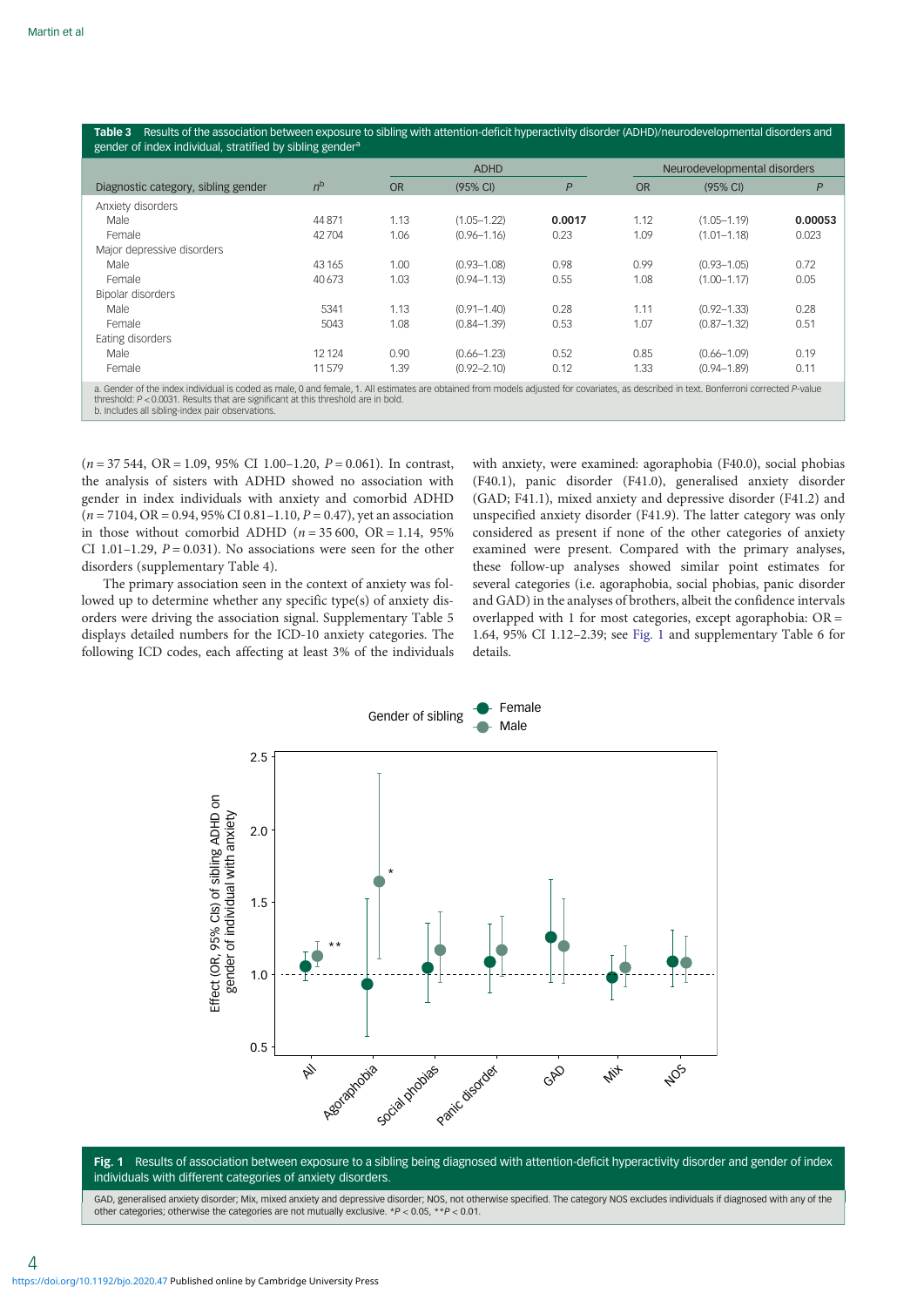The estimated magnitude of effect sizes for the association between having a cousin with ADHD and the gender of index individuals with anxiety were lower than seen in the sibling-pair analyses and non-significant (OR, , 95% CI 1.00, 95% CI 0.96–1.05). No other associations were significant in the cousin analyses (supplementary Table 7).

## Sensitivity analyses

Sensitivity analyses were used to examine the stability of the results; see supplementary Table 1 for sample sizes and female:male ratios. Of note, the exclusions for these analyses were biased towards excluding more index males (in sensitivity analyses 1 and 2), as evidenced by comparing the sample sizes and female:male ratios in [Table 2](#page-2-0) and supplementary Table 1.

Supplementary Table 8 displays the results of the sensitivity analyses aiming to account for diagnostic uncertainty. The estimated association between female anxiety and having a male sibling with ADHD was lower with a wider confidence interval than in the primary analysis ( $OR = 1.05$ ,  $95\%$  CI 0.95-1.17).

Restricting the analyses to observations where both individuals were aged ≥18 years old at the end of the follow-up period (74.5% of the sample of unique index individuals) also decreased this association compared with the primary analyses  $(OR = 1.09, 95\% \text{ CI})$ 0.99–1.19) (supplementary Table 9). Although the confidence intervals still overlapped with 1 for the association between females with bipolar disorders and having a brother with ADHD, the point estimate increased slightly when analysing only adults ( $OR = 1.22$ , 95%) CI 0.94–1.57), compared with the full analysis [\(Table 3](#page-3-0)).

Excluding observations with incomplete information during follow-up did not substantially affect the results (supplementary Table 10). The sensitivity analyses did not reveal any consistent patterns of association results in individuals diagnosed with MDD, bipolar or eating disorders.

## **Discussion**

The aim of this study was to test the hypothesis that female patients diagnosed with anxiety, depressive, bipolar and eating disorders are more likely to have a relative with ADHD or another neurodevelopmental disorder compared with affected male patients. We found modest support for this hypothesis in individuals diagnosed with anxiety disorders. Although the effect sizes in the analyses of brothers of those with bipolar disorders and sisters of those with eating disorders were similar to those observed for anxiety, they were statistically non-significant, perhaps because of the lower power associated with the lower prevalence of these disorders. No associations were seen for MDD, despite a similar sample size to that available for anxiety disorders.

The results observed for anxiety are consistent with two studies of Swedish children, which found that females with anxiety and/or depression had a higher burden from genetic variants implicated in ADHD.<sup>[10](#page-6-0),[11](#page-6-0)</sup> Notably, there were relatively few MDD diagnoses in these previous studies, because of the young sample. In the current study, we find supporting evidence in adults. Although non-significant, the point estimates in the sensitivity analyses of only adults were not that different for anxiety (OR = 1.09; 74.6% of sample) and MDD (OR = 1.04; 78.1% of sample) and higher for bipolar disorders ( $OR = 1.22$ ; 85.1% of sample), suggesting that differences in age at diagnosis could explain the discrepant results observed for anxiety and MDD in the full cohort.

Our non-significant results for MDD are inconsistent with a recent UK population study of middle-aged adults, which found weak evidence to suggest that rare neuropsychiatric copy number variants may be associated with depression in females.<sup>25</sup> On the other hand, another study of this UK population found no gender interaction with polygenic risk scores for ADHD and risk of anxiety, MDD and bipolar disorders,<sup>26</sup> which is consistent with our results for MDD and bipolar disorders but inconsistent with the results for anxiety. Our results suggest that the age of diagnosed individuals may have an impact on the observation of an association between familial/genetic risks and gender differences in psychiatric disorders.

Follow-up analyses for the association between ADHD in brothers and anxiety in females revealed broadly consistent estimates for several categories of anxiety, albeit only the association in agoraphobia was statistically significant. Although agoraphobia typically onsets in early adulthood, it may be preceded by transient and subthreshold childhood anxiety symptoms.<sup>3</sup> Further work is needed to determine whether only certain anxiety subtypes show gender-specific associations with ADHD risk.

The association in individuals with anxiety was seen for observations from brothers but not sisters. This may be because sisters are less likely to be diagnosed with ADHD, therefore, decreasing the likelihood of observing the same association as seen in the analysis of brothers. However, in index individuals without comorbid ADHD, the estimate for the association between ADHD in sisters and female anxiety increased. In contrast, there was a larger estimated effect of brother's ADHD on female gender in those with comorbid ADHD, with a smaller effect in those without ADHD. This suggests that gender-specific effects may differ depending on the presence of comorbid diagnoses.

The observed association in anxiety was not significant in the cousin-pair analyses, despite the larger sample size. We could not account for the possibility that shared environmental effects or gene × environment correlations also contributed (for example via disorder manifestation or likelihood of clinical referral). However, twin studies have shown a limited role for shared environmental effects in  $ADHD<sup>27</sup>$  $ADHD<sup>27</sup>$  $ADHD<sup>27</sup>$  suggesting that genetic factors are likely to be of greater importance in explaining the familial effect we observed. Thus, the results imply that in individuals diagnosed with anxiety disorders, females are more likely to be at familial (likely genetic) risk for ADHD than males, consistent with previously observed molecular genetic effects[.10,11](#page-6-0)

One possible interpretation of these results is that there is gender-specific manifestation of risk factors, where females at genetic risk for psychiatric problems may be more likely to develop, or be diagnosed with, anxiety rather than ADHD or both anxiety and ADHD, whereas at-risk males may be more likely to have ADHD than anxiety. The results suggest that comorbid ADHD and anxiety in females may also be linked to familial risk of ADHD. Although our stratified analyses suggested that the association between brother's ADHD and female anxiety was somewhat stronger in individuals with comorbid ADHD, the confidence intervals overlapped with those in individuals without comorbid ADHD and the opposite pattern was seen for sisters. In previous work, accounting for parent-reported ADHD symptoms did not explain the increased ADHD genetic burden in females with anxiety and depression.<sup>[10](#page-6-0),[11](#page-6-0)</sup>

The mechanisms for how different psychopathology could emerge in males and females are unknown but could potentially involve hormonal differences and/or gender-specific parenting and social influences. Alternatively, there could be gender-specific diagnostic biases in clinical practice, such as diagnostic overshadowing, where females at genetic risk for psychiatric problems who are presenting with complex psychopathology may be more likely to receive a diagnosis of anxiety instead of ADHD or both anxiety and ADHD, whereas males may be more likely to be diagnosed with ADHD. In this case, females being diagnosed with anxiety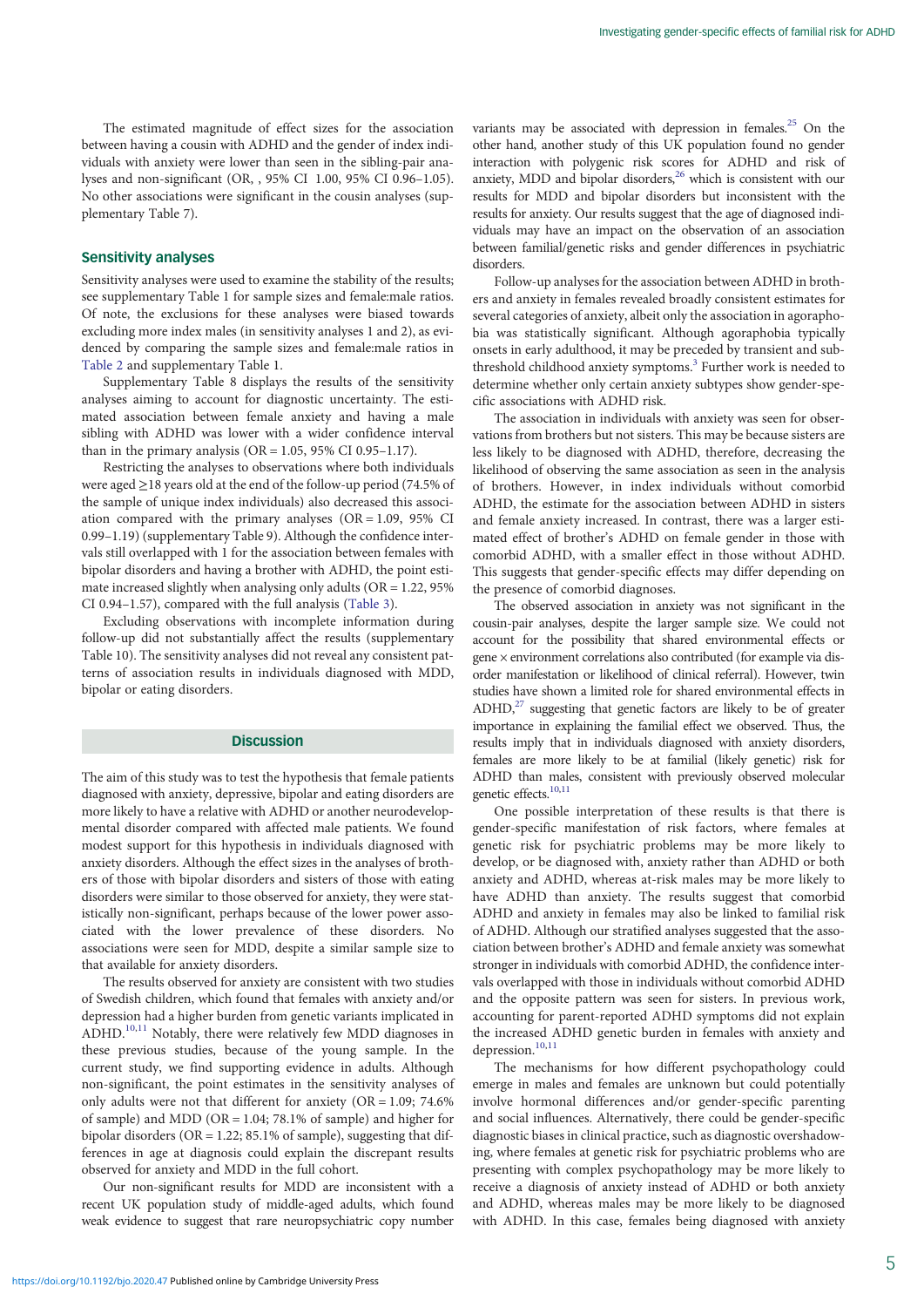could indeed have symptoms of ADHD that are either being missed, do not meet diagnostic symptom criteria or are only diagnosed later. Indeed, in the group of index individuals with comorbid anxiety and ADHD, females were more likely than males to be diagnosed with anxiety before ADHD (55.9% of females v. 43.5% of males). Also, this is plausible given that inattentive ADHD symptoms (which are likely to be less easily identified than hyperactive symptoms) are more common in females<sup>[28](#page-6-0),[29](#page-6-0)</sup> and the inattentive subtype of ADHD may be underdiagnosed when following ICD criteria. Also, the current diagnostic criteria for ICD and DSM are primarily based on symptoms typically observed in males and may therefore miss symptoms more characteristic of female ADHD.<sup>[30](#page-6-0),[31](#page-6-0)</sup> It is notable that in index individuals with comorbid ADHD and anxiety in our study, females were diagnosed with ADHD later than males (females: mean  $19.2$  (s.d. = 5.3) years; males: mean 18.3 (s.d. = 6.4) years; OR = 1.03, 95% CI 1.02-1.03).

To address the possibility of diagnostic biases, we excluded individuals with possible diagnostic uncertainty. This attenuated the observed effect, which indicates a likely role for gender-specific biases in clinical practice, which resolve over time. However, these stringent diagnostic exclusions also decreased the sample size and statistical power, which may also contribute to the weaker results. Thus, we are unable to definitively conclude whether our results are best accounted for by gender-specific manifestation of risks or gender biases in clinical practice, but these explanations are not necessarily mutually exclusive.

Our results examining a broader group of neurodevelopmental disorders showed that the observed effect was limited to when ADHD was included in the definition of neurodevelopmental disorders. This suggests that the results may not apply to neurodevelopmental disorders beyond ADHD, despite shared genetic risks reported across these disorders.<sup>[9](#page-6-0)</sup> However, the coverage of several ICD diagnoses (such as communication disorders, specific intellectual disorders and dyslexia) is incomplete in the register as these conditions are commonly diagnosed by educational psychologists. This, together with the lower sample size for neurodevelopmental disorders beyond ADHD may have had an impact on the observed results. Further work is needed to determine whether the results of this study extend to a broader range of neurodevelopmental disorders.

## Limitations

The results need to be interpreted in light of several limitations. Our effect sizes are rather modest. Furthermore, despite including all individuals in Sweden diagnosed with ICD-10 clinical diagnoses of anxiety disorders, MDD, bipolar and eating disorders, there were relatively few individuals, particularly males, with bipolar disorders and eating disorders. As a result of the use of real-life clinical data, we may have missed individuals who are affected with psychiatric disorders but do not have a recorded diagnosis in the register; as such, our results relate to patterns of diagnoses in individuals who come to clinical attention, who may be the most severely affected. To minimise the possibility of missing information on ADHD in relatives, we applied more stringent exclusion criteria, and this did not substantially have an impact on the results.

Our inclusion and exclusion criteria, particularly for several of the sensitivity analyses, resulted in more index males being excluded, which may have had an impact on the representativeness of the data. Finally, because of the selection of the primary cohort on the basis of having full siblings, the results are not representative of individuals with no siblings; therefore, stoppage effects, which may operate when parents do not have further children (for example in the presence of psychiatric difficulties), could have an important impact that we were not able to investigate as part of this study design. Ultimately, a variety of study designs will be needed to determine

whether and to what extent gender-specific manifestation of psychiatric risks and gender-specific diagnostic biases may explain the widespread gender differences in prevalence of psychiatric disorders.

### Implications

In short, we report that females with diagnosed anxiety are more likely to have a brother with ADHD, compared with males diagnosed with anxiety. This suggests that familial/genetic risk factors for ADHD may be more likely to manifest as anxiety in females compared with males. This association between familial risk for ADHD and gender of the person affected by a psychiatric disorder does not surpass statistical significance in the context of depression, bipolar disorders or eating disorders, showing limited support for gender-specific effects. Our results support previous work by suggesting that gender-specific manifestation of familial/genetic risk or gender-specific diagnostic biases may play a small role in explaining the gender differences seen in the prevalence of ADHD and anxiety. Further research using molecular genetic approaches will be needed to confirm and extend these results. The results highlight the importance of studying gender differences in prevalence to better understand psychiatric disorders with a view towards improving clinical practice to more effectively target interventions to diagnose and help affected individuals.

**Joanna Martin D**, PhD, MRC Centre for Neuropsychiatric Genetics and Genomics Cardiff University, UK; and Department of Medical Epidemiology & Biostatistics, Karolinska Institutet, Sweden; Laura Ghirardi, PhD, Department of Medical Epidemiology & Biostatistics, Karolinska Institutet, Sweden; Qi Chen, PhD, Department of Medical Epidemiology & Biostatistics, Karolinska Institutet, Sweden; Catharina A. Hartman, PhD, Department of Psychiatry, University Medical Center Groningen, University of Groningen, the Netherlands; Mina A. Rosenqvist, PhD, Department of Medical Epidemiology & Biostatistics, Karolinska Institutet, Sweden; Mark J. Taylor, PhD, Department of Medical Epidemiology & Biostatistics, Karolinska Institutet, Sweden; Andreas Birgegård, PhD, Department of Clinical Neuroscience, Karolinska Institutet, Sweden; Catarina Almqvist, PhD, Department of Medical Epidemiology & Biostatistics, Karolinska Institutet, Sweden; and Pediatric Allergy and Pulmonology Unit at Astrid Lindgren Children's Hospital, Karolinska University Hospital,<br>Sweden; **Paul Lichtenstein**, PhD, Department of Medical Epidemiology & Biostatistics, Karolinska Institutet, Sweden; Henrik Larsson, PhD, Department of Medical Epidemiology & Biostatistics, Karolinska Institutet; and School of Medical Sciences, Örebro University, Sweden

Correspondence: Joanna Martin. Email: martinim1@cardiff.ac.uk

First received 19 Mar 2020, accepted 20 May 2020

### Supplementary material

Supplementary material is available online at [http://doi.org/10.1192/bjo.2020.47.](http://doi.org/10.1192/bjo.2020.47)

#### Data availability

J.M., L.G. and Q.C. have ongoing access to the study data.

### Acknowledgements

With thanks to Drs Olga Eyre and Lucy Riglin for helpful discussions.

## Author contributions

J.M. was involved in formulating the research question, designing the study, analysing the data, interpreting the study findings and writing the article. L.G.,  $\Omega$ C. and H.L. were involved in designing the study, interpreting the study findings and editing the article. C.A.H., M.A.R., M.J.T., A.B., C.A. and P.L. were involved in interpreting the study findings and editing the article.

### Funding

J.M. was supported by the Wellcome Trust (Grant No. 106047). We acknowledge financial support from the Swedish Research Council through the Swedish Initiative for Research on Microdata in the Social and Medical Sciences (SIMSAM) framework grant No. 340-2013-5867. M.A.R. was supported by the Swedish Research Council (Grant No. 2018-02119).

L.G. was supported by the European Union's Horizon 2020 research and innovation programme under the Marie Sklodowska-Curie grant agreement No. 643051. This report reflects only the authors' views and the European Union is not responsible for any use that may be end of the information it contains. H.L., Q.C. and C.A.H. acknowledge funding from the European Union's Horizon 2020 research and innovation programme under grant agreement No. 667302.